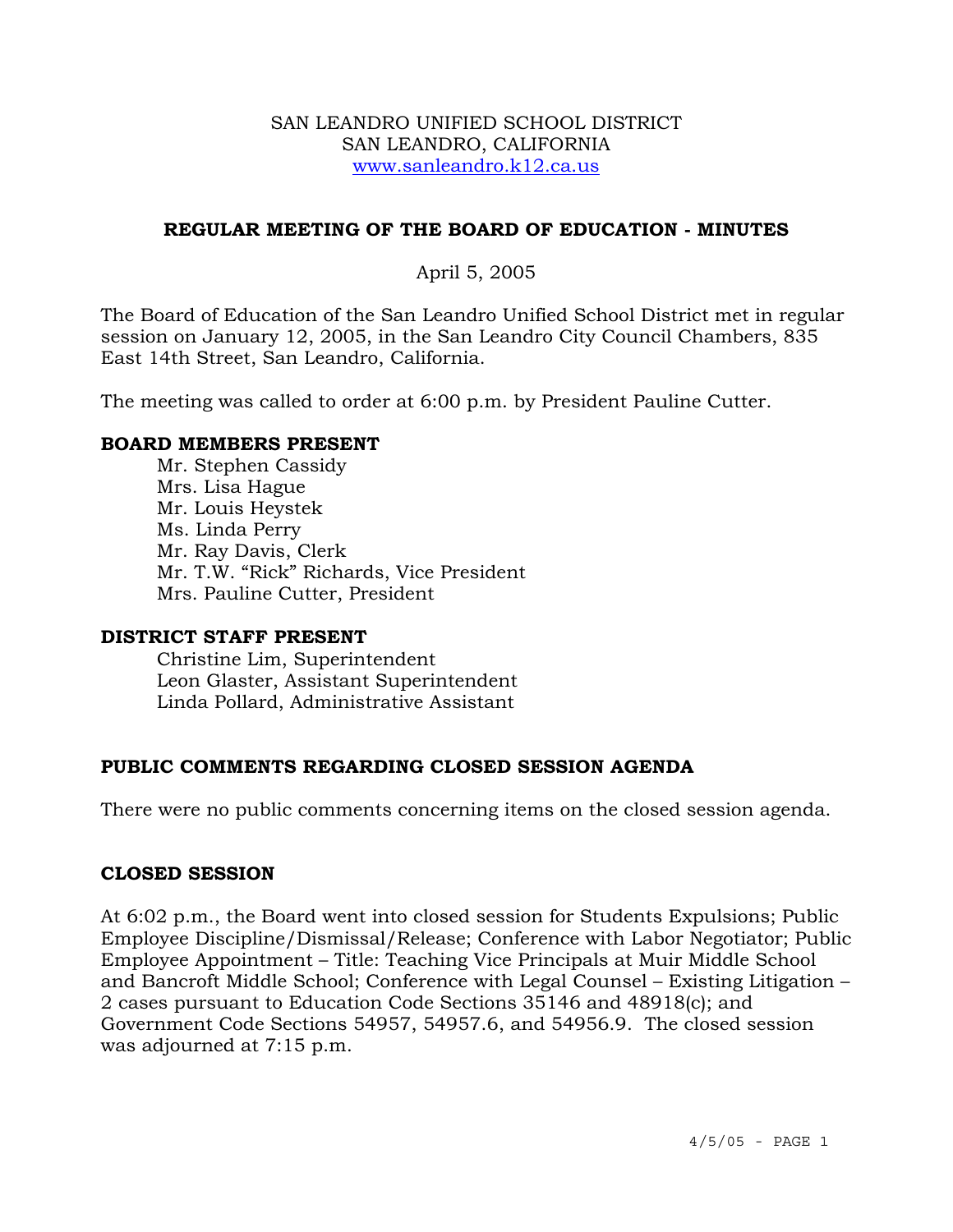The Board returned to open session at 7:20 p.m. with the Pledge of Allegiance to the Flag. President Cutter said the Board had been in closed and took the following action:

- On a motion by Mr. Davis and seconded by Ms. Perry, the Board appointed Jaliza Eagles as the Teaching Vice Principal at Bancroft Middle School (.6 administration, .4 teacher) for the 2005/2006 school year by a 7-0 vote.
- On a motion by Mr. Davis and seconded by Mr. Richards, the Board appointed Dann Bearson as the Teaching Vice Principal at Muir Middle School (.8 administration, .2 teacher) for the 2005/2006 school year by a 7- 0 vote.

# **APPROVAL OF AGENDA**

Mr. Davis requested that the following Action Items 2.1-A; 3.1-A; 3.2-A; 3.3-A; 3.4-A; 3.5-A; 3.6-A; 4.1-A and Conference Items 4.2-CF; 4.3-CF; 4.4-CF; 4.5-CF; and 4.6-CF be moved to the Consent Calendar because of the routine nature of these items.

On a motion made by Mr. Davis and seconded by Mr. Richards, the Board approved the agenda as amended for the regular meeting of April 5, 2005 by a 7-0 vote.

Mr. Cassidy requested that expulsions items be included on the Consent Calendar.

**REPORTS** Student Representatives' Reports – San Leandro High School representative Sharon Ma updated the Board on the following activities: STAR testing; spring sports; Junior Prom, April 8; the Spring Musical "Bat Boy" begins next week with the Gala on April 15 at 6:30 p.m.; senior class Flea Market is April 16 at the high school; and a senior class dinner is scheduled for April 14 at 6:00 p.m. at the Olive Garden.

> President Cutter asked Sharon to check with the principal regarding the day and time of the "Sober Graduation Assembly" for seniors, presented by the police department.

## **PRESENTATIONS**

\* Ruta Krusa, Coordinator of Curriculum & Instruction provided an overview on the development of the District's Five-Year Visual and Performing Arts Plan.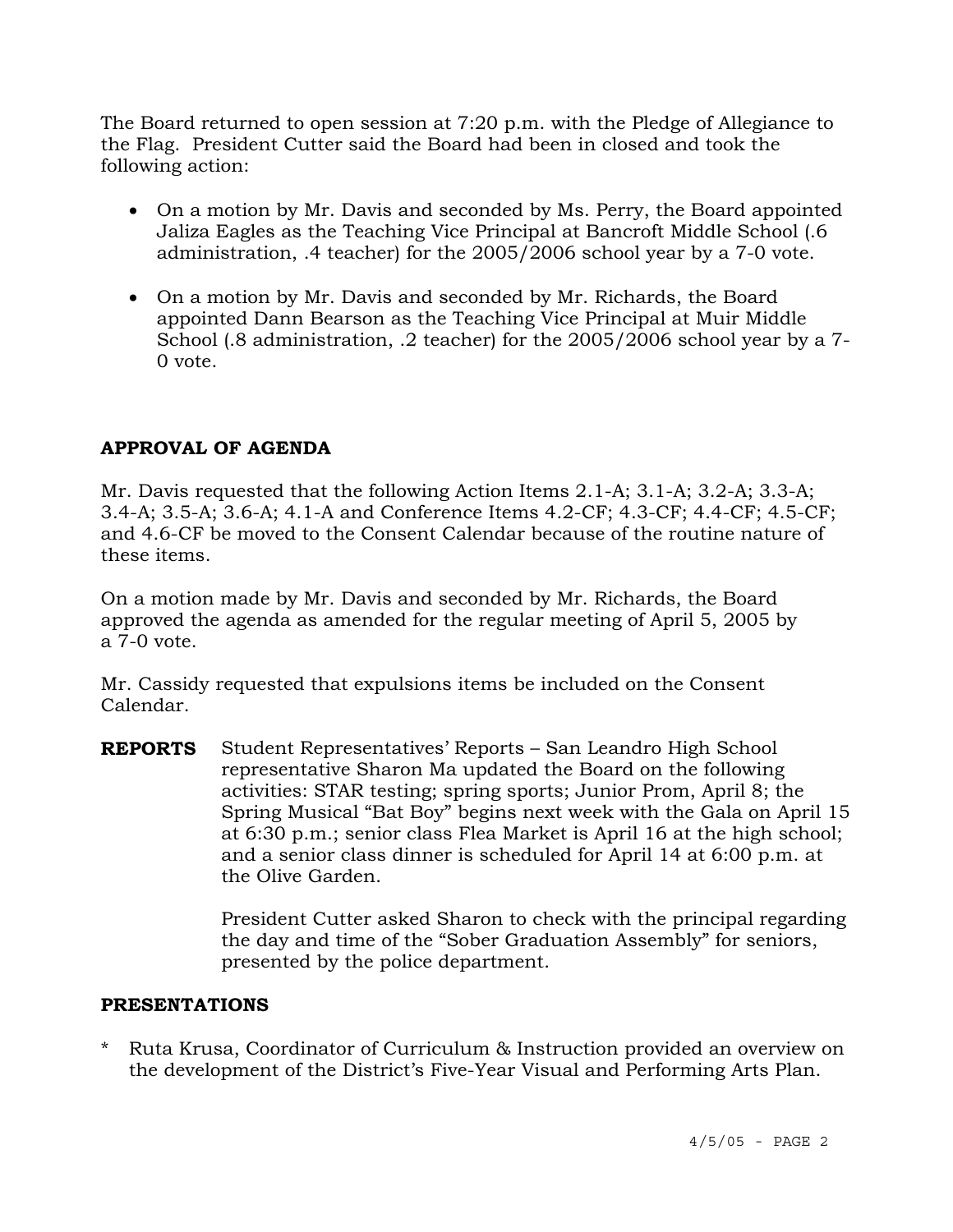She explained that as part of the Model Arts Program (MAP) Network and the Alameda County Alliance, the District formed a District Arts Team, which developed a Board Resolution for Visual and Performing Arts (spring 2004) and a 5-year Visual and Performing Arts Plan for the District to guide arts education in San Leandro in the future by providing a sequential, equitable development of visual and performing arts continuum; enabling San Leandro Unified to apply for arts grants in the future, and making Visual and Performing Arts a viable content area in the District.

 Ms. Krusa said that the plan was based on the nine components of *Elements of a Model Arts Education*, developed and published by the California Department of Education and would be reviewed annually and adjusted as needs, funding and circumstances change. In Year One the District has purchased visual and performing arts frameworks for the schools, provided staff development on standards; articulation within departments across grade levels and completed the Plan.

Mr. Heystek hoped that the District was really invested in the plan and not just being successful obtaining grants. Ms. Krusa said that receiving grant funding was just one of the benefits of having a plan but that funding was not the primary source and that the committee wanted to see the District move ahead in terms of curriculum, and offerings for the students to later include theatre and dance.

Mrs. Hague was interested in Year Two of the plan. Ms. Krusa said that the teachers were very aware of the District's focus and had already begun examining and articulating the standards.

Ms. Perry added that Curriculum Committee also discussed equity issues in programs so that all school sites would have equitable access to learning and shared Mrs. Hague's concern that this was communicated to the sites as they develop class schedules for next year, look at resources, and how funds are going to be expended in the school plan. Ms. Perry would also like to see a list of potential partnerships and scholarships through the community developed and made available for those who wish to help.

The Board thanked Ms. Krusa for the encapsulating presentation of the District's hopes and dreams.

\* Food Services Director, Aulani Cler, provided information on the history and updated the Board on the Food Services Department including the mission of food service in San Leandro… "*to provide a variety of nutritious meals with strong student acceptability, that support the health and wellness of students and aid in the learning process."* She shared comparison charts between the 2002/03 and 2003/04 school year in the areas of annual lunches/meals served per day and annual lunches served by monthly paid, reduced, and free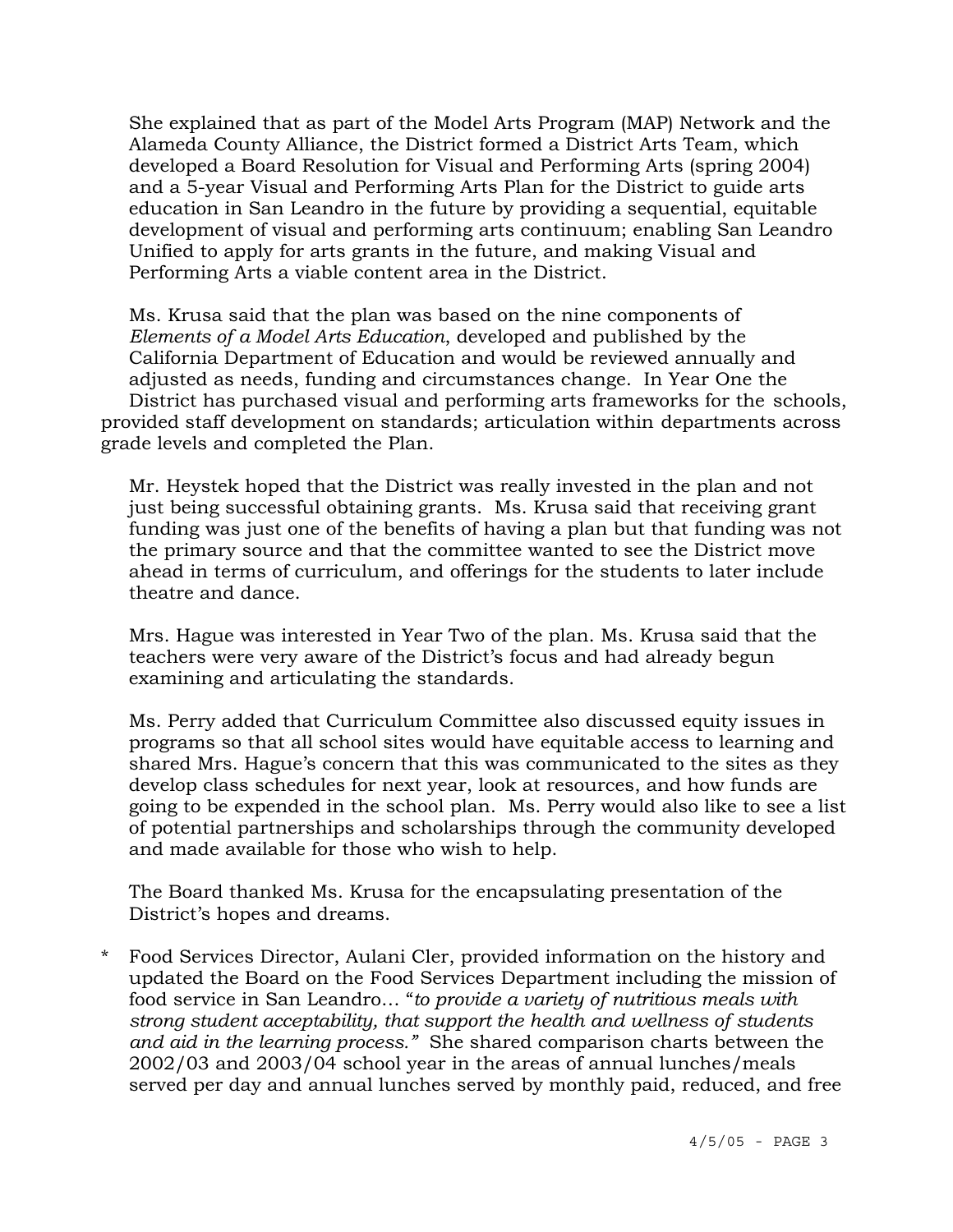lunch program adding that breakfasts were served at all but two of the schools.

 Ms. Cler explained that the state and federal government provide funding sources, and in 1945 the federal government introduced the National School Lunch Program, an entitlement program, to ensure that a child would get at least one full nutritious meal.

 Ms. Cler said that because obesity is the number one health problem for children, Senate Bill 19 prohibiting the sale of sodas on the elementary and middle school campuses and placing nutritional standards on foods sold to students and Senate Bill 677 Childhood Obesity Prevention Act which sets standards for all beverage sold on elementary and middle school campuses were recently implemented and her department analyzes all meals to meet federal guidelines, all food items are baked not fried, fresh fruit and vegetables, non fat and 1% milk are offered daily with a salad bar at the middle and high schools.

 Ms. Cler said that the Wellness Task Force Committee (composed of principals, teachers, nurses, parents, Trustee Perry, and an Alameda County Public Health employee) was working on a wellness policy to bring to the Board focusing on nutrition, curriculum, and physical education. Their first meeting will be April 19, 2005.

Mr. Cassidy asked that Board members be informed and considered to be part of the committee when openings become available, and requested a copy of Ms. Cler's presentation electronically so he could forward it on to interested people.

Mr. Heystek would be interested in having a District discussion regarding the coke contract once it expires, and the packaging of products in terms of recyclable etc. Mr. Heystek thanked Ms. Cler for her involvement with the upcoming San Leandro Collaborative Health & Wellness Fair scheduled sometime in September or October.

Mr. Davis encouraged the Wellness Task Force Committee to look at promoting students to walk and/or bike to school, not only as a health issue but as a safety issue. He reminded the Board of the Annual Walk to School, Bike to School Program that cities and school districts participate in the fall.

Mrs. Cutter would like to see the District encourage activity at the high school such as increasing the PE requirement, as many students do not walk to school.

Ms. Perry said she was happy to be part of this exciting journey the District was embarking on, and added that the Food Services Department has the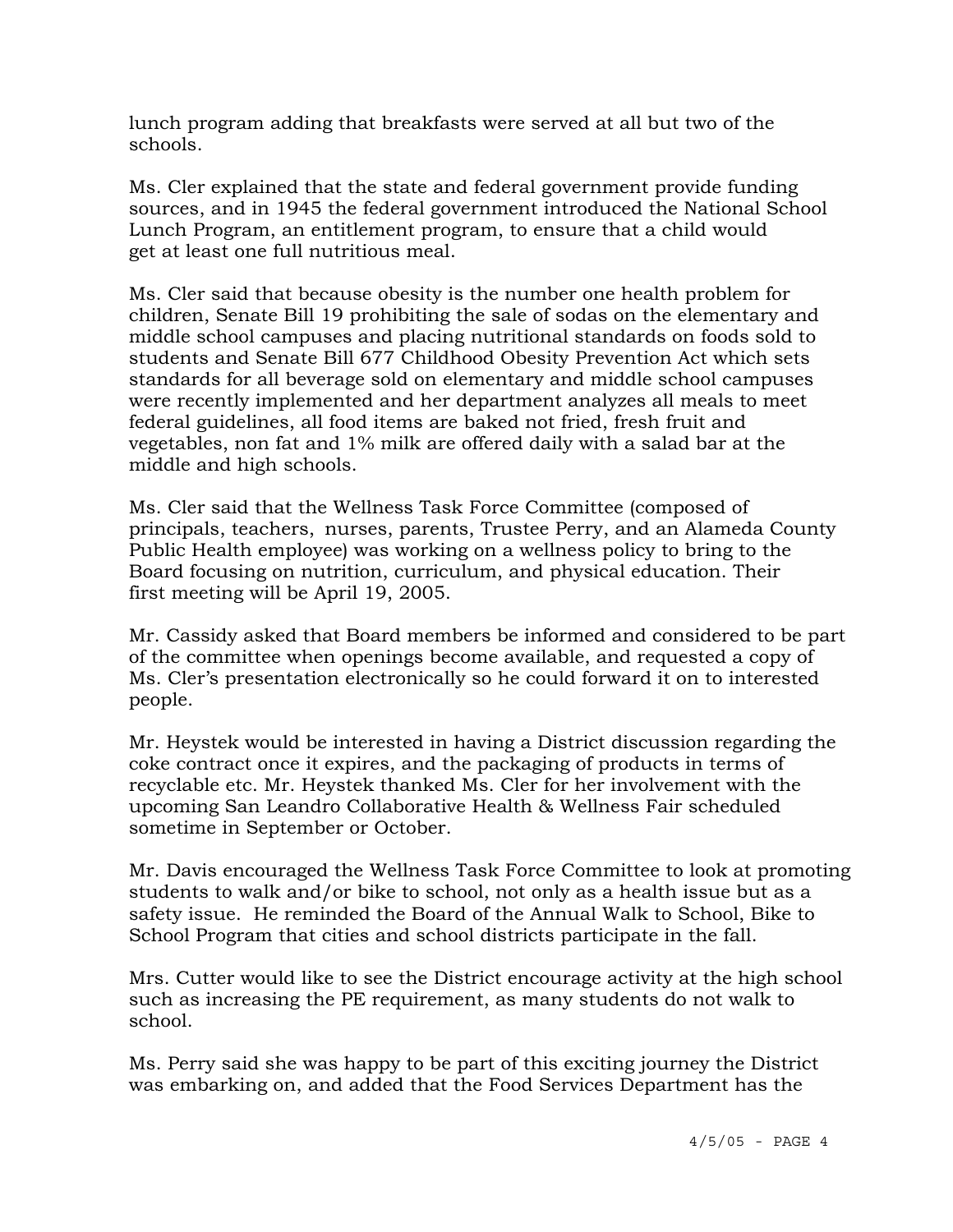knowledge, cares about what they are serving to our students, and does an amazing job of looking at the nutritional value of each of those items served.

Board members appreciated the conscientious work that is being done by Food Services under Ms. Cler's leadership and Mr. Glaster announced that Ms. Cler was presently serving as president of the state Child Nutrition Program and thanked her for her extra curricular activity benefiting the District.

# **PUBLIC TESTIMONY ON NON-AGENDA ITEMS**

• Billy Campbell thanked Mr. Martinez for addressing some personnel issues. He also addressed the board on salaries, not only for teachers, but for other District employees, and the importance of keeping the facilities clean.

# **REPORTS**

- 1) Correspondence Clerk Davis reported receipt of the following email correspondence: Evelyn Gonzalez regarding Roosevelt's Auction Program on April 16; Steve Craig, Ron and Linda Carey, Jane Ivy Jones, Laurie Appling, Ken Li, Sarah Del Grande, and Audrey Brown regarding teachers' salaries; Dan Martin, "Protest Arnold" at the Ritz, April 5; Sarah Wood, Special Day Class support; Gerald Shovlin, Letter to the Editor supporting parcel tax; Linda Sandsmark requesting an update on negotiations; Debbie and Jim Miller on quality teachers; John Chocholak in support of the metal shop; and Lance Gunnerson regarding Education Week column on Vocational Education.
- 2) Superintendent's Report Superintendent Chris Lim reported:
	- y The second issue of *Bridging Communication* had been distributed and thanked the staff at every site and District Office for submitting an article. She added that excerpts are published in her monthly article in the *S. L. Times* and the City newsletter that goes out twice a year;
	- y Ms. Lim announced a "Media Event" scheduled for 10:00 a.m. on April 6 at Independent School in Castro Valley where representatives from the teachers' union, PTA, Castro Valley's Board of Education and Superintendents etc. present formal remarks and then disperse to the four corners of the room for regional conversations with representatives of their local press;
	- She attended her first WASC in Walnut Creek and found it to be an incredibly affirming process. She was also impressed with the staff's commitment to a culture of self-reflection and the high level of participation in the school from every stakeholder including the parents;
	- In response to an invitation from Alameda County Superintendent, Sheila Jordan per President Bush's declaration, she authorized the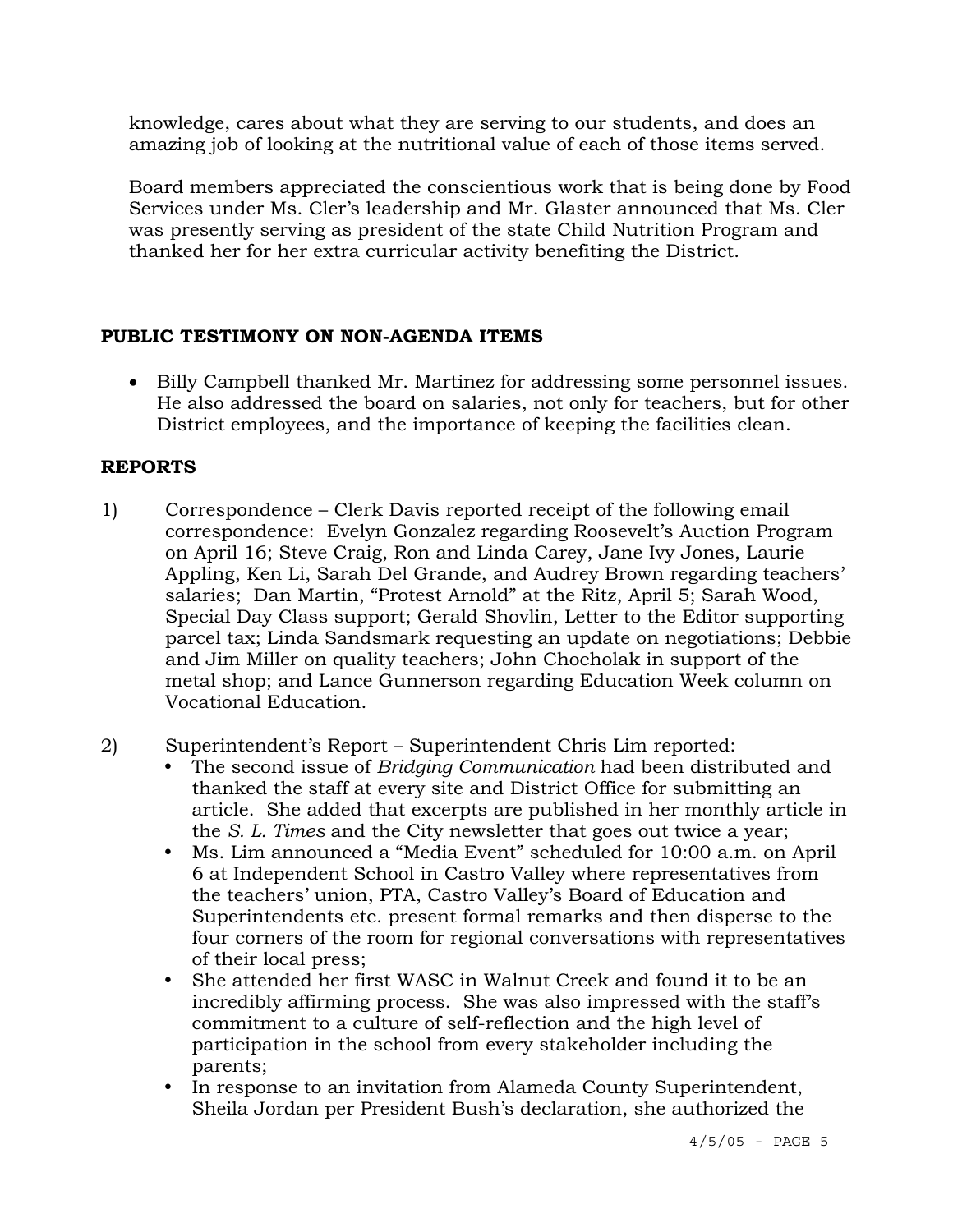district to fly the flag at half staff on April 6 in honor of Pope John Paul II.

• Ms. Lim announced that on Thursday, April 7, Richard Riordon, a state official from State Parks & Recreation, would be visiting Bancroft Middle School to look at the field plan as we are being considered for the grant. Mr. Glaster and Mr. Murphy, Facilities Director, will also be there to walk through the campus.

Mr. Cassidy requested any written updates from the McKinley School's principal and staff regarding their visit (which was reported in *Bridging Communications*.) to Belle Air Elementary in San Bruno to learn strategies to help close the achievement gap

- 3) Board Committee Reports
	- Advocacy Mr. Cassidy reported that the committee met on April 4 at the Wilson Elementary School library and had a very good turnout including Ellen Corbett, Councilmember Joyce Starosciak and a former School Resource Officer. The committee worked on the draft letter on behalf of the Superintendent to the City regarding the School Resource Officers (SROs) and would be presenting it at the next Board meeting, to be delivered to the City Council Finance Committee at their April 21st meeting. Other items discussed included: (1) a draft resolution opposing President Bush's proposed cutback to vocation education to be brought to the Board on April 19; (2) community outreach on the Governor's Education budget requesting that the Superintendent come up with date in the beginning of May for a community workshop for "letter writing", come back to the Board for discussion and authorization on April 19 requesting that school sites publicize that effort in their school newsletters; (3) the role of Advocacy Committee and Board on any future local bond and parcel tax measures.

 Ms. Perry would prefer the letter to the City Council regarding the SROs come from the Board of Education rather than the Superintendent.

 Mr. Davis asked if there were computers available for the "letter writing" on the Governor's education budget. Mr. Cassidy said that hand written letters would be more persuasive.

 It was the consensus that the letter to the City regarding the SROs come from the Board of Education and not the Superintendent.

• Communication Ad Hoc- Mr. Heystek reported that the committee (Mr. Cassidy and Ms. Perry) met on March 25 to discuss the charge, scope and priorities for a proposed standing Communications Committee and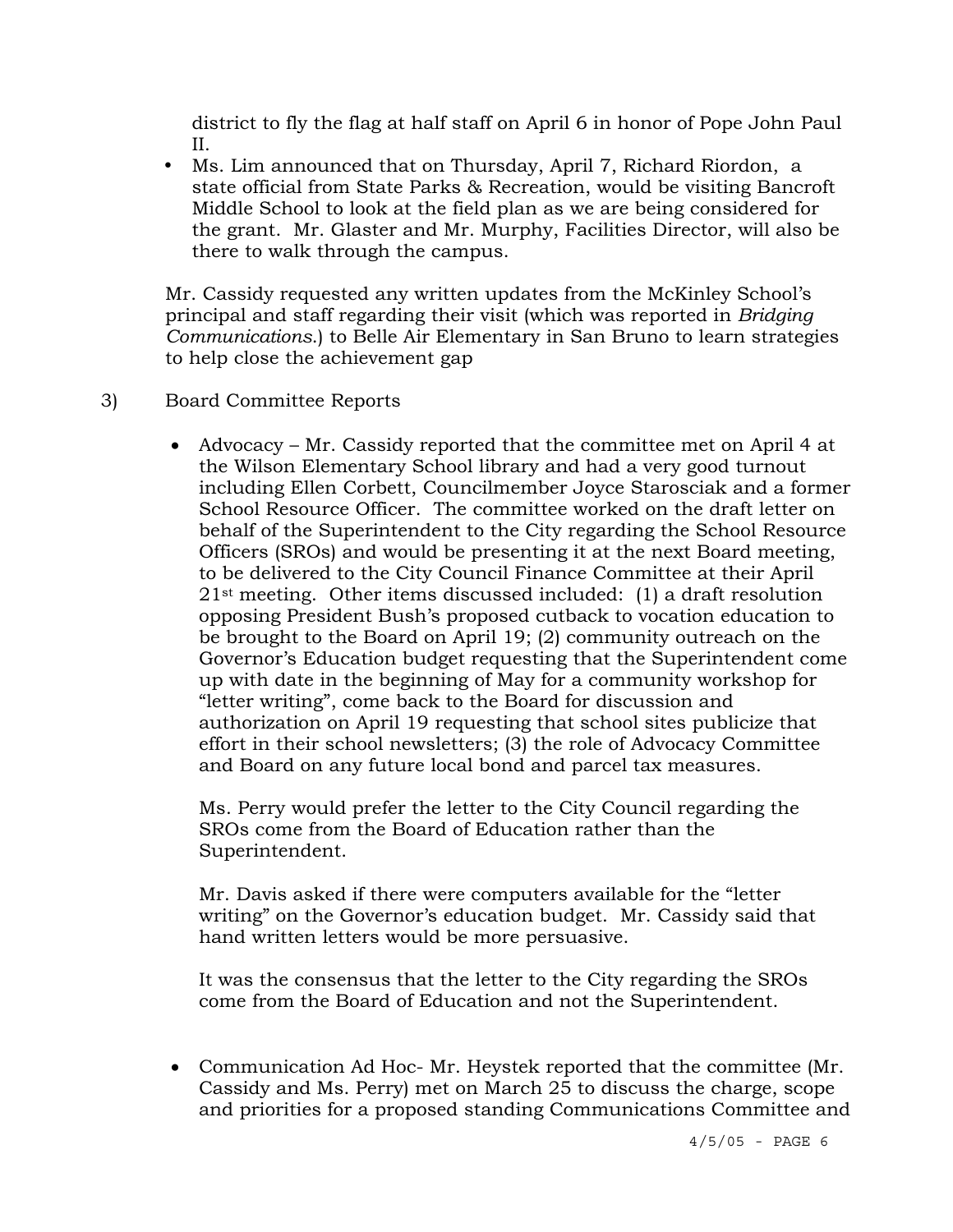was bringing a recommendation to the Board for consideration tonight.

- Curriculum Mrs. Hague said the committee on March 21 and discussed the Visual and Performing Arts Five-Year Plan including equity issues between the two middle schools and how the agenda for all schools could be brought forward and would be presented to the Board tonight.
- Superintendent's Evaluation Ad Hoc- Mr. Heystek reported that they met (Mr. Richards and Mrs. Hague) on March 29 and was bringing a recommendation to the Board on the Superintendent's Evaluation Form tonight.
- 7) Board Representatives' Reports
	- Alameda County School Boards Assn. Ms. Perry reported that they met on March 17 and the Assistant Secretary for Elementary and Secondary Education provided information regarding Constitutional Amendment SCAx1, merit pay for teachers, and she would forward information received to the Board members. She said that on May 19 the program will focus on Proposition 98 rather than Board member recognition awards as previously announced. She said that they would honor student board members and elect officers at the next meeting, April 21.
	- Drug, Alcohol, Tobacco Education Ms. Perry attended the meeting on March 10 for Mrs. Cutter and rescheduling a gang prevention meeting; cuts in federal funding; and program options for next year were discussed. The next meeting will be May 12.

## **CONSENT ITEMS**

## General Services

| $1.1 - C$       | Approval of Board Minutes – March 15, 2005 |
|-----------------|--------------------------------------------|
| $1.2-C$         | Approval of Board Minutes – March 17, 2005 |
| $1.3-C$         | Approval of Board Minutes – March 21, 2005 |
| Human Resources |                                            |
| $2.1 - C$       | Acceptance of Personnel Report             |

Educational Services

3.1-C Out-of-State Field Trip for John Muir's Drama Club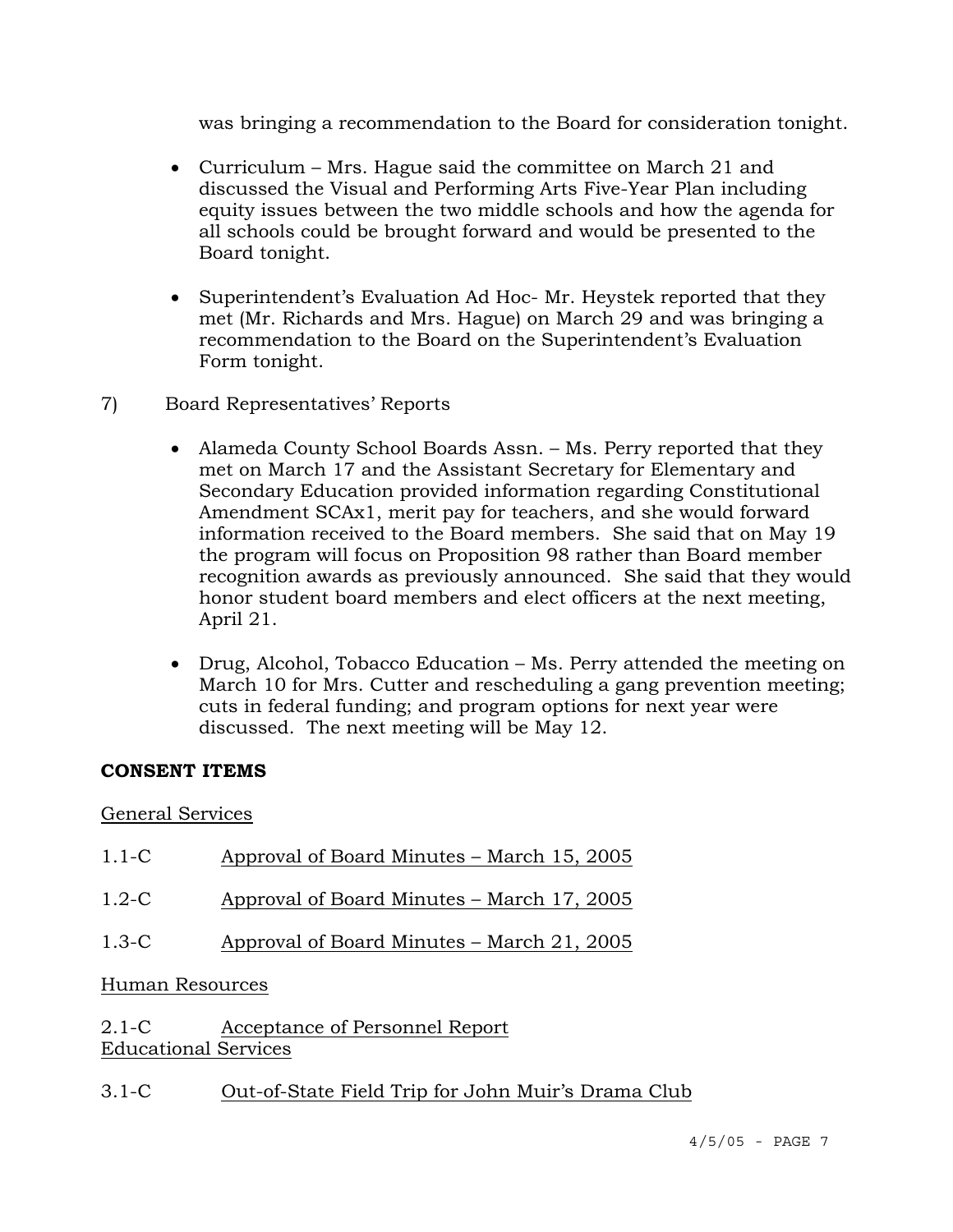## Business, Operations and Facilities

# 4.1-C Intra-Budget Transfers

### Human Resources

2.1-A Pre-School Teacher Job Description for the Even Start Family Literacy Program

## Educational Services

- 3.1-A Recommendation from Administrative Panel for Expulsion of student E19-04/05
- 3.2-A Recommendation from Administrative Panel for Expulsion of Student E20-04/05
- 3.3-A Recommendation from Administrative Panel for Expulsion of Student E21-04/05
- 3.4-A Recommendation from Administrative Panel for Expulsion of Student E22-04/05
- 3.5-A Recommendation from Administrative Panel for Expulsion of Student E23-04/05
- 3.6 -A Recommendation from Director of Student Support Services of Student E25-03/04

## Business, Operations and Facilities

- 4.1-A Revised Change Order #13 Health & Safety Retrofit Modernization at Bancroft & Muir Middle Schools at Bancroft & Muir Middle Schools originally approved at the March 19, 2005 Board meeting.
- 4.2-CF Architect Contracts for Roosevelt and Madison Elementary Schools, and John Muir Middle School Proposition 55 Renovation Projects:
	- y VBN Architects Roosevelt Elementary School
	- Chong Partners Madison Elementary School
	- Jeffery Wong Architects John Muir Middle School
- 4.3-CF Architect Contracts for Port of Oakland Noise Abatement Settlement:
	- AEDIS Architects John Muir Middle School and Wilson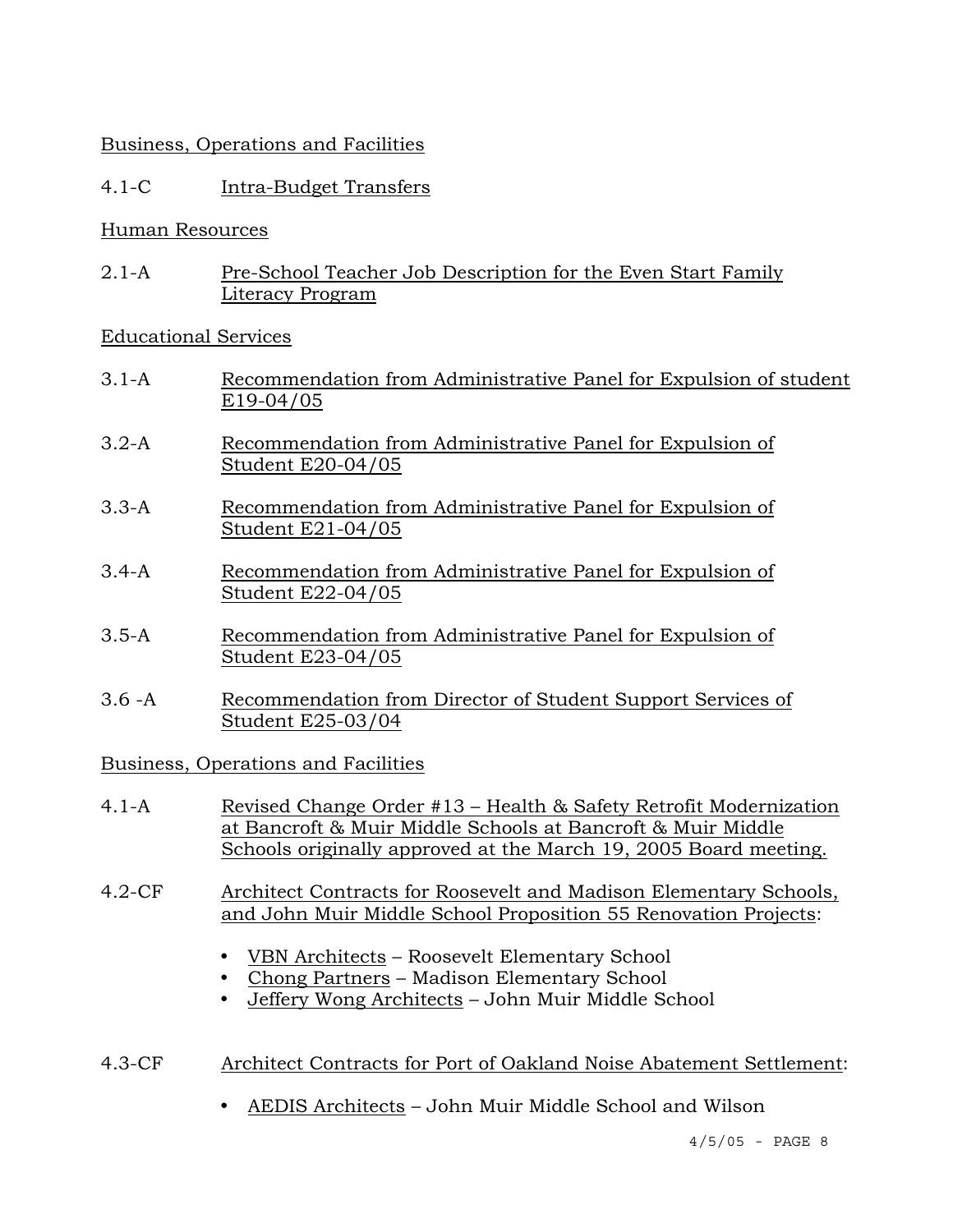Elementary School

- MWM Architects Monroe and Garfield Elementary Schools
- 4.4-CF Bancroft Middle School Proposition 55 Renovation Project and Beverly Prior Architects as the Design Professional of Records
- 4.5-CF McKinley Elementary School Proposition 55 Renovation Projects
- 4.6-CF Wilson Elementary School Proposition 55 Renovation Projects

On a motion made by Mr. Davis and seconded by Mr. Richards, the Board approved the consent items with the addition of the Action Items 2.1-A; 3.1-A; 3.2-A; 3.3-A; 3.4-A; 3.5-A; 3.6-A; 4.1-A and Conference Items 4.2-CF; 4.3-CF; 4.4-CF; 4.5-CF; and 4.6 CF because of the routine nature of the items by a 7-0 vote.

## **CONFERENCE ITEMS**

General Services

1.1-CF Bond/Parcel Tax Election

### **PUBLIC TESTIMONY**

• Whitney Walker, member of Friends of Washington, addressed the Board on the importance of improving the public schools so that upcoming parents of the District would support a bond/parcel tax.

The Board discussed and considered whether or not to proceed with a Bond and/or Parcel Tax election in 2006.

Mr. Heystek felt that in order to enhance revenue, begin building on our successes, and generate trust, it was time to proceed with either a bond and/or parcel tax. He saw the bond funding facilities and parcel tax funding programs and fiscal needs for the District and preferred supporting a bond at this time.

Mr. Richards was in favor at looking at timelines for both the bond and parcel tax because as we continue to improve the facilities, we need funding for other programs and fiscal needs.

Mr. Davis supported both but wanted to know what legal limits on expenditures of district funds could be used to explore both of these options before determining whether or not the District should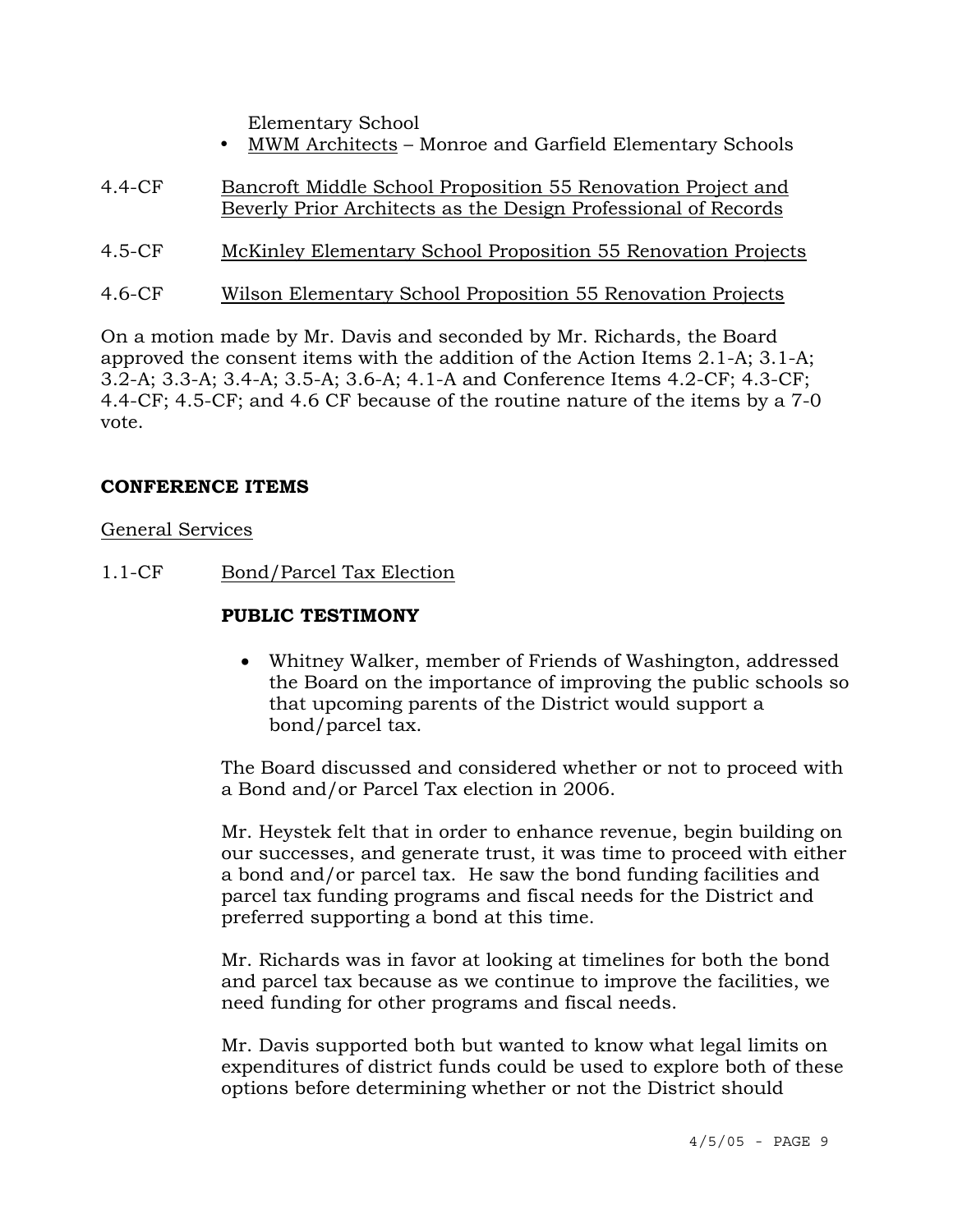support one or both at the same time.

Mr. Cassidy had concerns on the long-term future. He supported planning for both a bond and parcel tax in 2006 with the understanding that Superintendent would draft a timeline and list of tasks for the Board to review at the next Board meeting.

Ms. Perry felt it was important to explore both (aiming for a June 2006 target date for a bond), adding that we are one of the few districts that didn't have a parcel tax in Alameda County.

Mrs. Hague said it was important to not only look at what we needed now but look at how our decisions regarding a bond/parcel tax would impact the viability of the District. She would like to see the District explore both, adding that timing was essential, however she was concerned about introducing anything too rapidly to the community and introducing both simultaneously. Mrs. Hague would like to see the District spend their time and energy wisely to ensure the success of our district.

Mrs. Cutter didn't agree with pursuing both at the same time, but felt that we needed to do both. If we decided to pursue a parcel tax she would like to see us guarantee staffing, not only teachers, but maintenance and equipment to sustain the facilities. Another avenue she thought the District could explore would be to have the City work with developers for example to "entice" new homeowners to San Leandro. Mrs. Cutter would like Leon and Chris to come back to the Board with a timeline, different scenarios and proposed tasks to discuss and consider proceeding with either the bond, parcel tax, or both.

Mr. Richards mentioned that members of the Advocacy Committee received a copy of a memo from Jones Halls regarding *School Campaign Laws* at their meeting, and requested that copies be sent to the other members of the Board.

Board members had concerns on whether or not to "piggyback" with the possible November 2005 special election (as Ms. Perry had suggested) or look at June 2006.

Mr. Cassidy requested that between now and when the proposed timeline and tasks are drafted, the District talk to the leaders of each of the employee representative groups as part of the process. Mrs. Hague had concerns about the impact a November 2005 election may have on these employee associations stating that their desire to help may be blunted by other "fights" they were addressing at this particular time.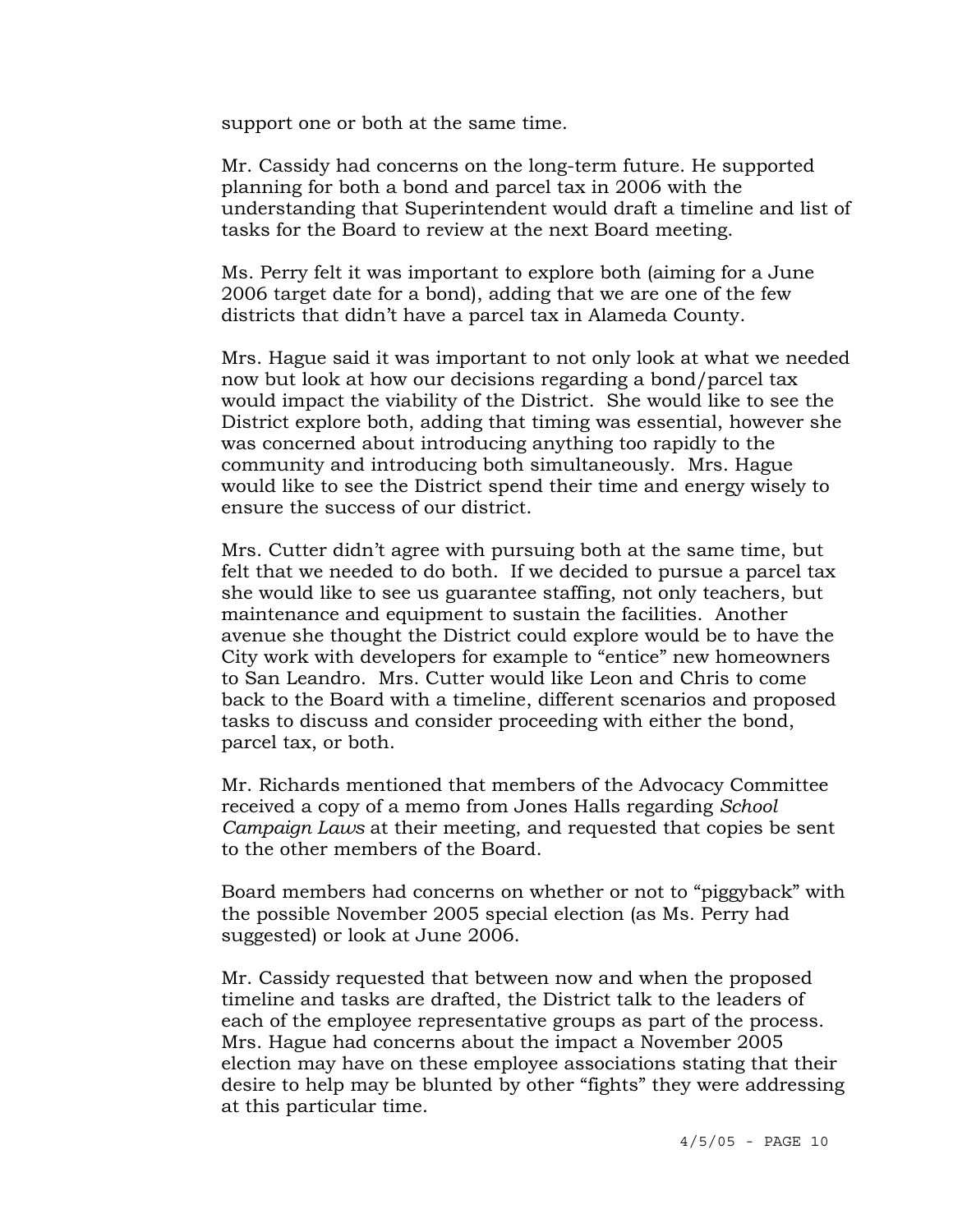It was the consensus of the Board to have the Superintendent and staff draft a timeline, list of tasks, and recommendations for the Board to review at the April 19 Board meeting regarding proceeding with a Bond and/or Parcel Tax with a possible special election in November 2005 or June 2006.

#### 1.2-CF Communication Committee

The Board discussed and considered adopting the proposed charge and reconvening the Board Communication Committee as a standing committee.

• Mr. Heystek explained that as a result of the Board's interest in exploring the addition of a standing Communications Committee, the Communication Ad Hoc Committee, including Trustees Cassidy and Perry, met to discuss the charge, scope and priorities of the proposed standing committee. It was their recommendation that the charge remain as previously established by the Board at its goal-setting sessions from 2000/01 year: *The goal of the Communication Committee is to keep all members of the community and the District's organization informed about student achievement and other District issues."*

Mr. Davis asked if the committee discussed combining the Advocacy and Communication Committee. Mr. Heystek said that the subject was briefly discussed but didn't have a recommendation.

The Board discussed combining both committees with the majority feeling that moving forward and focusing on communicating with the community was the issue at hand and that it would be more advantageous to have the committees separate due to the substantial jobs each entailed.

Mr. Heystek added that the Committee also discussed other communications –related strategies for consideration by the full board such as:

- Scheduling of community-wide bond/parcel tax workshop
- Reestablishing the District-wide newsletter
- y As an alternative to the reestablished newsletter, publish a periodic insert in local newspapers (e.g. Hayward Unified School District's quarterly newsletter in the Daily Review)
- Contingent upon adequate funding, publish a close-out newsletter as a final report on the Measure A Building Program
- y Hold periodic meetings with three or fewer Board members at school sites to solicit feedback, concerns and input on timely issues, especially a possible bond/parcel tax election (to ensure equity, Board Members would have an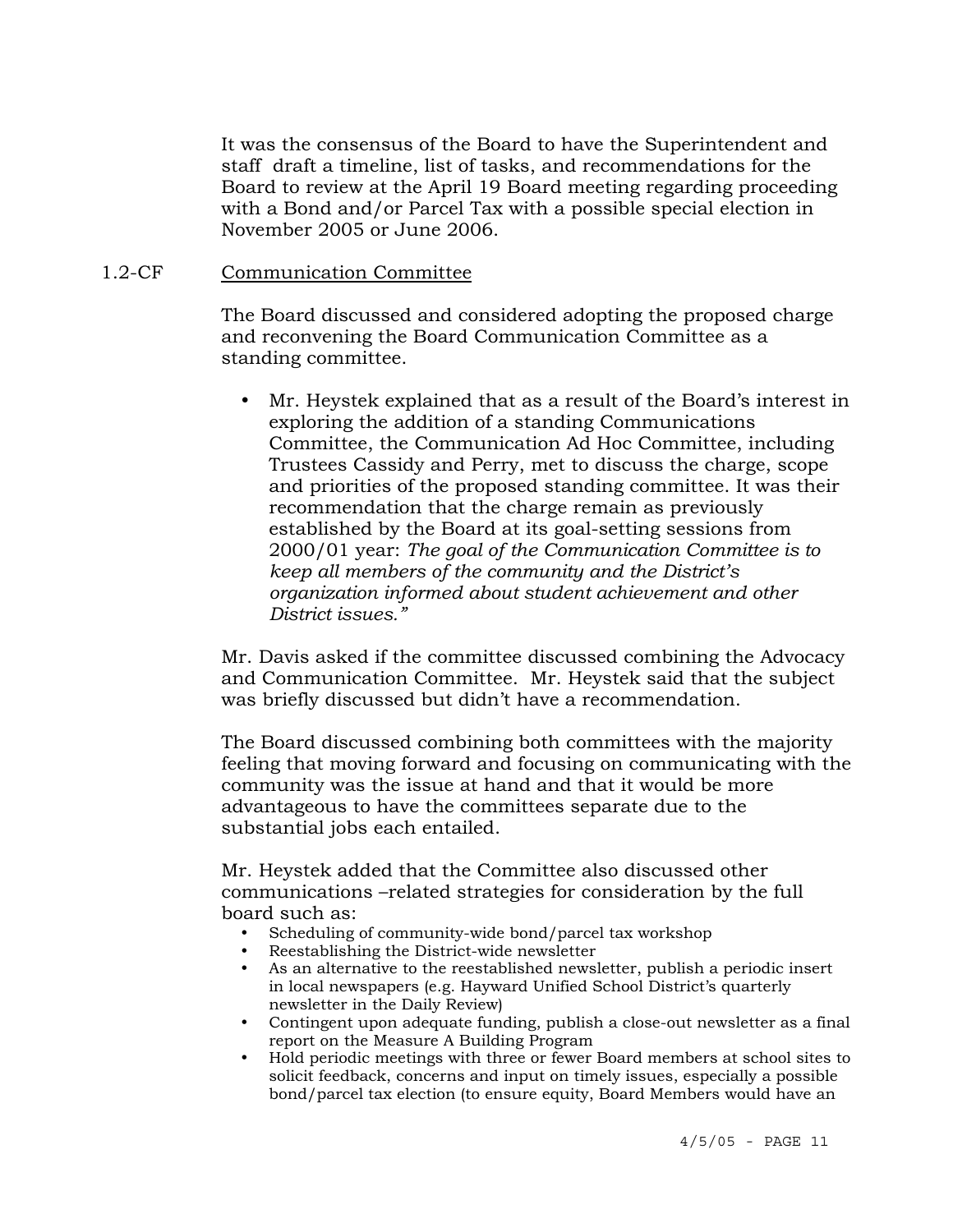opportunity to sign up to attend meetings convenient to them)

On a motion made by Ms. Perry and seconded by Mrs. Hague, the Board adopted the proposed charge and reconvened the Board Communication Committee as a standing committee by a 7-0 vote.

Following the vote, President Cutter appointed Mr. Cassidy, Chair with Ms. Perry and Mr. Heystek as members of the Communication Committee.

#### 1.3-CF Superintendent's Evaluation Form

The Board discussed and considered adopting the revised Superintendent's Evaluation Form for use beginning June 2005 and refer revision of BP 2123 to the Policy Committee.

Chair Louis Heystek shared information about the form explaining that because the current version (E (2) 2123 of the Board Policy) did not reflect the Board's rating of the Superintendent's actual achievement of goals statements and action steps as agreed upon at the beginning of the school year, it was the desire of the Board to explore a form on which members could specifically respond directly of how well the Superintendent addressed the action steps of her plan.

Highlights of the form included ratings on a five-point scale (1 low, 5 high); cells in which Board members could specially respond to the Superintendent's performance on a particular action step; an area entitled "Summary Comments" where Board members could provide assessment of the Superintendent's performance with respect to activities, issues and events not address in the agreed-upon goals; and for the composite evaluation submitted by the Board President and area to record the single overall rating, a statement indicating that the Superintendent may respond in writing within 10 days of receipt of the Board's composite evaluation; and signature lines for the Board President and Superintendent.

Overall, Board members liked the revised form, found it workable and appreciated the time and effort that Trustee Richards put into developing the form.

Mr. Cassidy found that the ratings didn't factor in the weight of importance, and how would he know if certain actions steps were met. He added that he wanted to be able to rate the Superintendent on whether or not she was doing a good job and provide comments on that and this form limited him to the goals set on the form.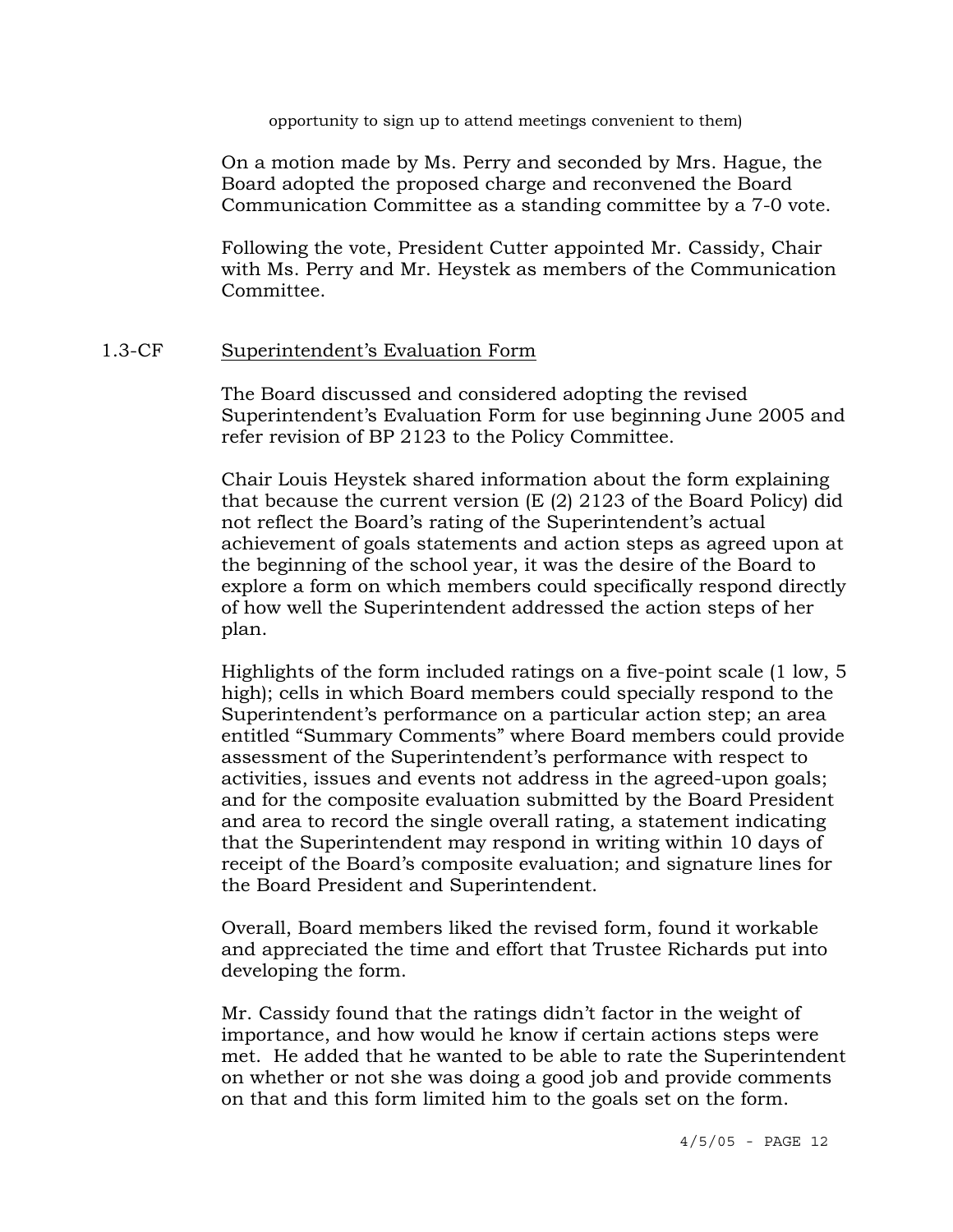Mr. Heystek explained that the form was centered around the goals as they were structured adding that the Board may want to look at a document in the future that would be more long term. Ms. Lim explained that she submits a self-reflection and analysis with supporting documentation of her goals in June which is prior to the Board completing their evaluation.

Mrs. Cutter felt that the form needed to be more objective then subjective.

Mr. Cassidy thought that rating should be linked to the goal and not the individual action steps.

Mr. Davis said that this was not a perfect form, but the Board needed to think of the form as a tool that would also help them craft future goals.

Superintendent Lim personally thanked the Ad Hoc Committee and Mr. Richards for their work. She emphasized Mrs. Hague comment relating to "norming" a writing rubric and that the discussion tonight was good and lent itself to that.

On a motion made by Mr. Davis and seconded by Mrs. Hague, the Board adopted the revised Superintendent's Evaluation Form for use beginning June 2005 and refer revision of BP 2123 to the Policy Committee by a 6-1 vote. Mr. Cassidy voting no.

Educational Services

#### 3.1-CF Visual and Performing Arts Five-Year Plan

The Board discussed and considered approving the Five-Year Visual and Performing Arts Plan 2004-2009.

On a motion made by Mr. Richards and seconded by Mr. Davis, the Board approved the Five-Year Visual and Performing Arts Plan 2004-2005 by a 7-0 vote.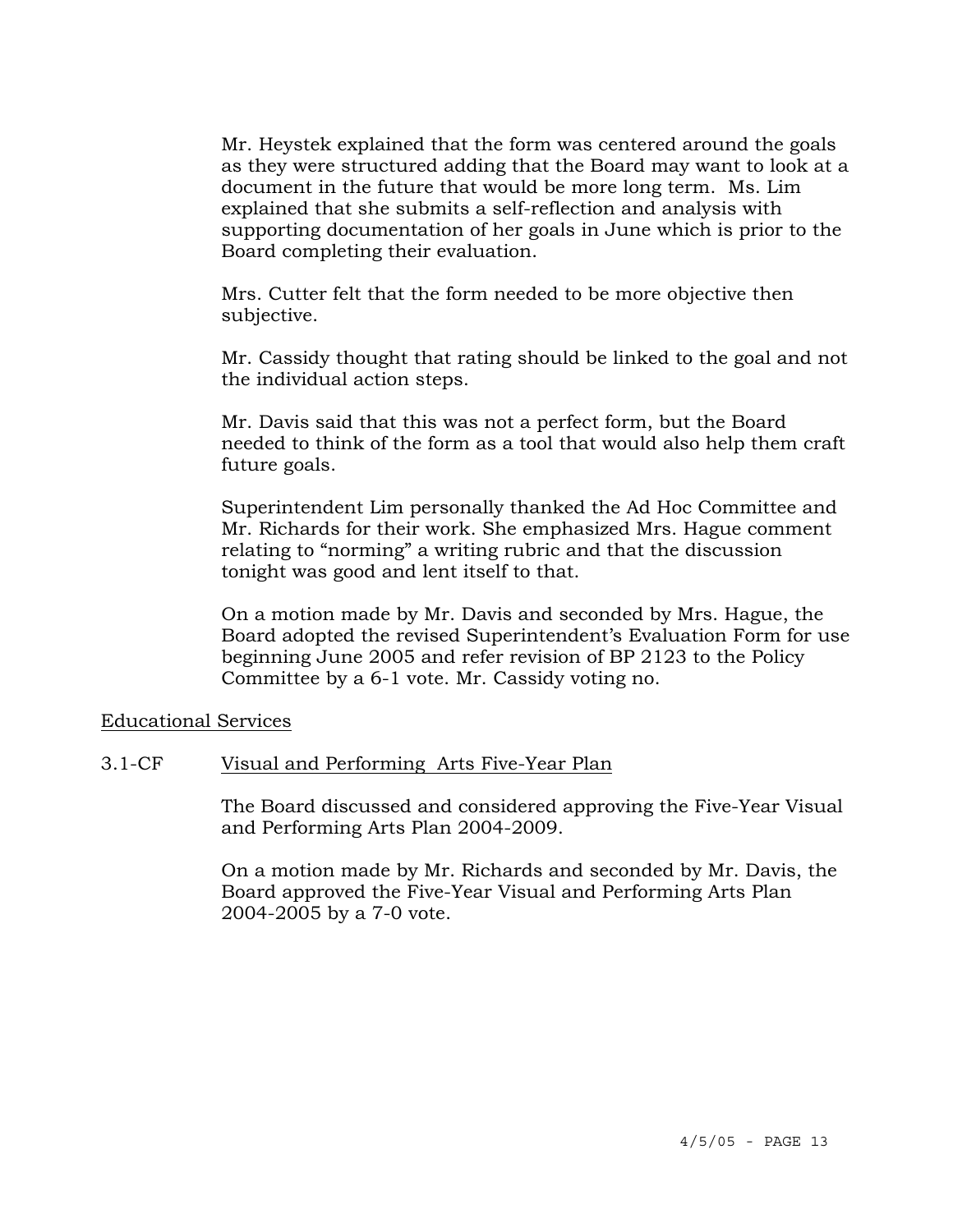#### Business, Operations and Facilities

# 4.1-CF Demographer Consultant Agreement

The Board discussed and considered the pros and cons of obtaining a demographer to provide long term trends in student population and impact on facilities.

# **PUBLIC COMMENTS**

Billy Campbell urged the Board to use an in-house method of projecting school enrollment and not a professional demographer.

Mr. Glaster updated the Board that the cost of the demographer would be \$20,000 and would not be available until October 2005. It was his opinion the a conservative in-house method of projecting enrollment was essential for protecting the District's financial position, but it didn't provide a scientific research-based analysis for long term enrollment projections which is needed when considering a bond or parcel tax.

Mr. Richards wanted to know how far projections needed to go out when considering a bond/parcel tax. Mr. Glaster thought ten years, but that the District could only provide multi-year projects (2 years).

Mr. Heystek was supportive and understood Mr. Campbell's concern regarding the money spent on such services but said that when lobbying for a bond or parcel tax, the community wants to see the third-party analysis of the District's trends that provides creditably for the cause.

Mr. Cassidy was hesitant about spending the money out of the general fund but that this would be a prudent investment as the District needed the best data available to help sell the bond/parcel tax.

Ms. Perry would like to see the demographic issues center around the number kindergarteners entering the schools over an extended period of time and would support surveying data at the preschool level rather than a complete demographer survey.

Mrs. Hague commended the District for choosing to use an in-house forecast in the past; however if "selling" our needs to the community was necessary, than she would support some demographic data on a limited bases.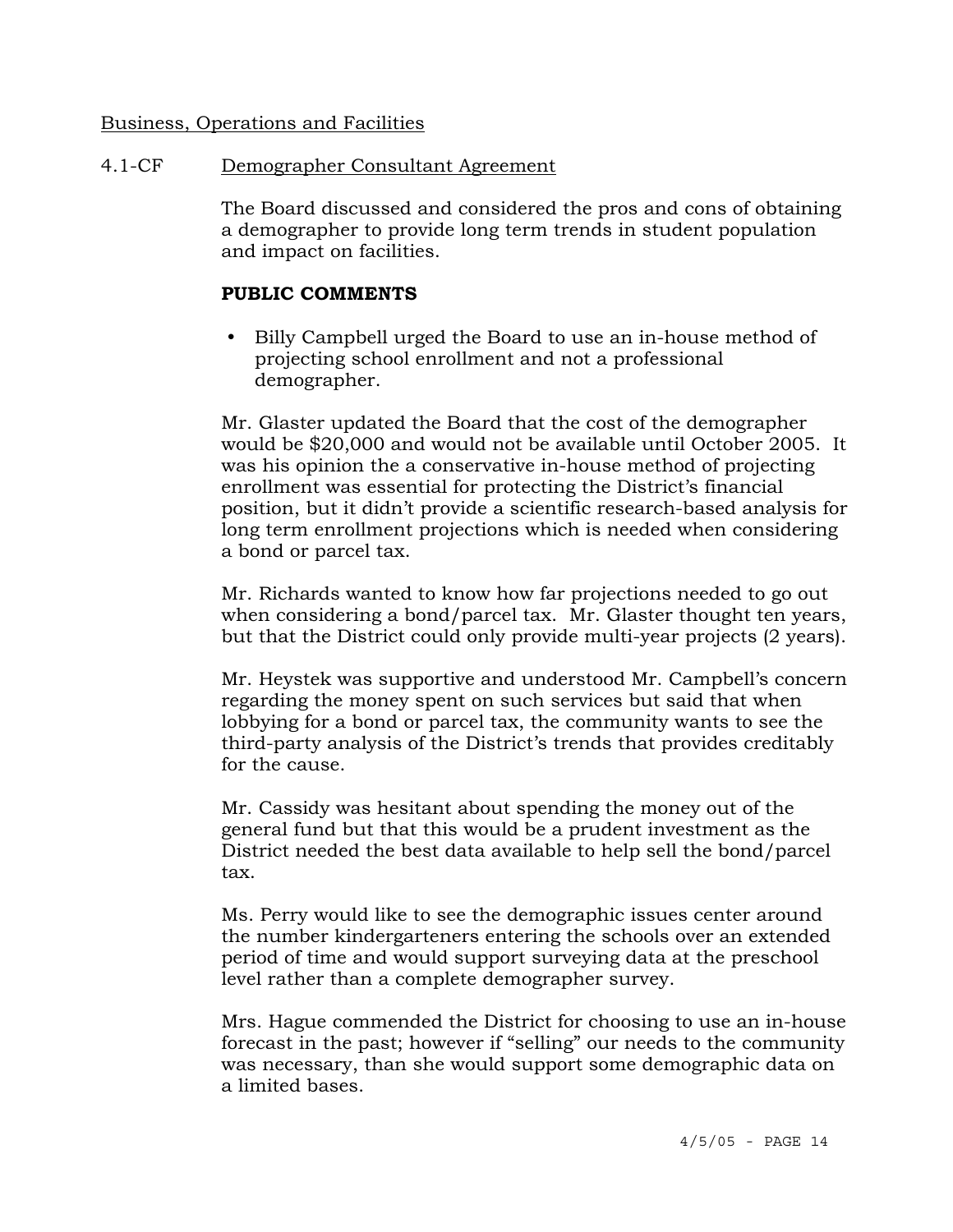When questioned regarding her opinion, Superintendent Lim said that she was not impressed with the previous demographer used by the District, felt that it was not cost effective, and it didn't insure that we would receive more accurate information. She said the District should look at the overcrowding at the high school and address the issue from that angle instead of growth. Mr. Cassidy appreciated her comments but hoped the District would look at other demographers, stressing the importance of the report.

Mrs. Hague stated that while it seems that we are in a non-growth mode, the reality is likely that as our programs improve there will be growth and pointed out that in the past, when the District had to close the schools, they sold the properties and the City built houses on those sites.

With the consensus of the Board, President Cutter directed staff to bring back to the Board at the next meeting an abbreviated contract, costs, define the scope of services with specific methodology outlined, location of students, i.e. preschool and high school; and track record/history of potential demographers.

#### 4.7-CF Vanir Construction Management Appreciation Plaque

The Board discussed and considered approving the wording for an appreciation plaque for Measure A Bond from Vanir Construction Management.

The discussion centered around whether or not to include the names of the chairs of the Yes for Kids committee on the plaque.

Following the discussion and on a motion made by Mr. Davis and seconded by Ms. Perry, the Board approved the following wording for an appreciation plaque for Measure A Bond from Vanir Construction Management by the following 4-3 vote:

 Ayes: Hague, Perry, Davis, Richards No: Cassidy, Cutter, Heystek

*"Vanir Construction Management, Inc. thanks the Yes for Kids Committee, San Leandro Community, and the San Leandro Unified School District for making the Measure A Bond program a success".*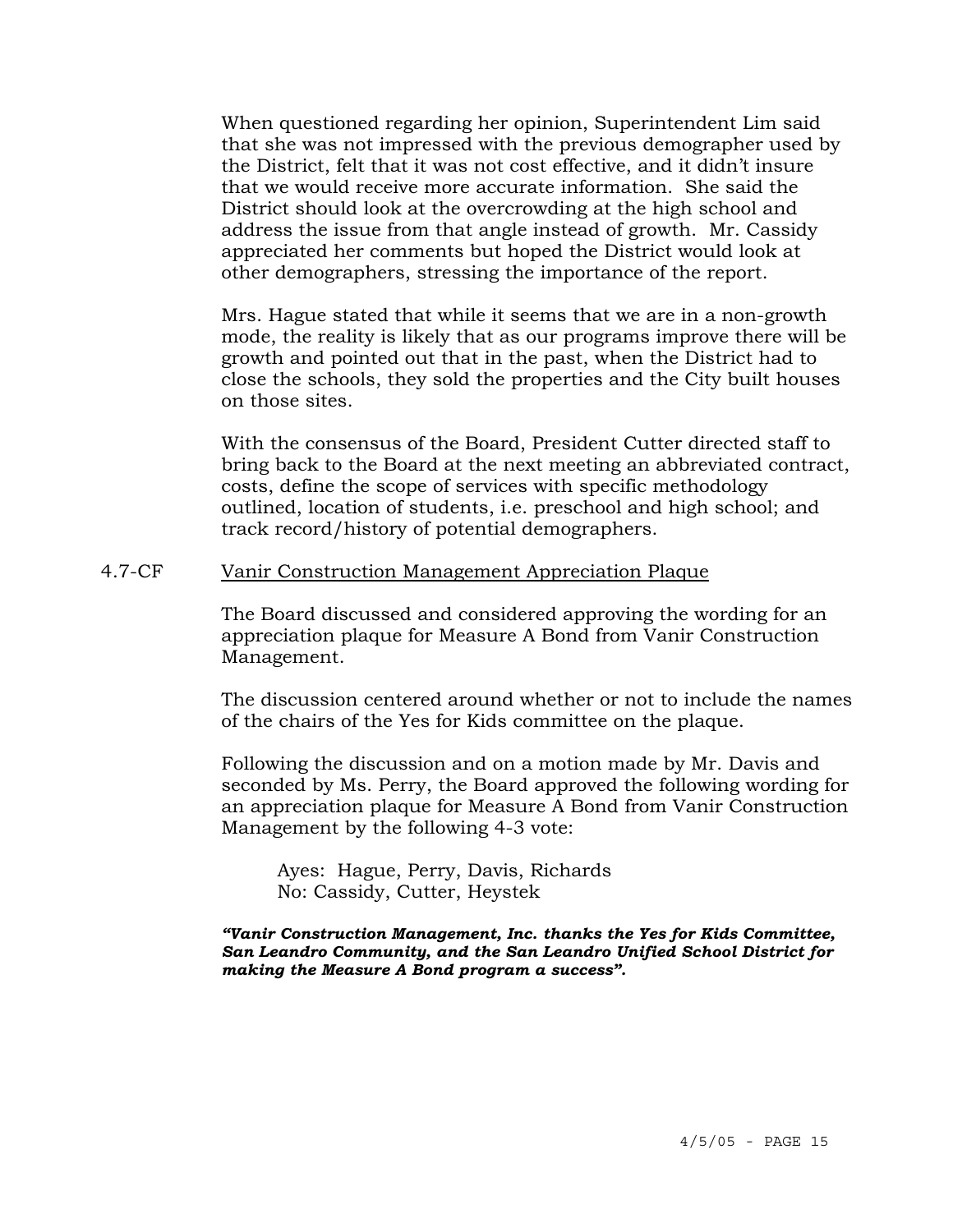## **ADDITIONAL SUGGESTIONS AND COMMENTS FROM BOARD MEMBERS**

• Mr. Richards expressed his concern regarding a critical letter (that was forwarded to him) originally sent to the Board president through the District Office, from a law firm, on March 15 in reference to the employment contract between the Superintendent Lim and the District stating an opinion that a clause in the contract was illegal. He questioned the process that was followed explaining that the Board needed to be included. President Cutter said that because it was a contract issue, legal counsel was reviewing it and it would be addressed through the contract of the Superintendent.

 Superintendent Lim said that she had received a verbal response today from legal counsel and a written copy would be sent to the Board President. Mrs. Cutter asked that each member also receive a copy of the response.

- Mr. Davis found it frustrating that while the staff had no recommendation regarding the demographer consultant agreement, the Superintendent, upon questioning, had an opinion, resulting in a longer discussion that might not have been necessary had the Superintendent shared her information with the staff. He also requested that the Board Requests Matrix be sent out on a regular basis so that he could monitor the status of his issues raised. Mr. Davis suggested that as part of the Board Committee Reports, a summary of actions taken at meetings be included in the packet under fiscal impact as well as information regarding items that may not be agendized but were discussed at their meeting.
- In regards to the letter referenced by Mr. Richards, Mr. Cassidy was concerned about the delay between when it was received and when it was opened.

 Mr. Cassidy passed out excerpts from four emails that he had received to the Board and Superintendent regarding community concerns stressing that while these statements may not be accurate, they are views that the District needs to be aware of:

- \* Loss of graduating Roosevelt students from our District
- \* Ensuring teachers have time to collaborate
- \* Test scores (latest API ranking) and teacher salaries (lack of monetary reward for their hard work)
- \* Impact of out of district students on test scores

He also shared an email from a parent sent last year regarding the English language learner program noting that there was an article in the Daily Review regarding Hayward Unified focusing on English lessons which is an evaluation of their English learner program. He then asked Superintendent Lim if there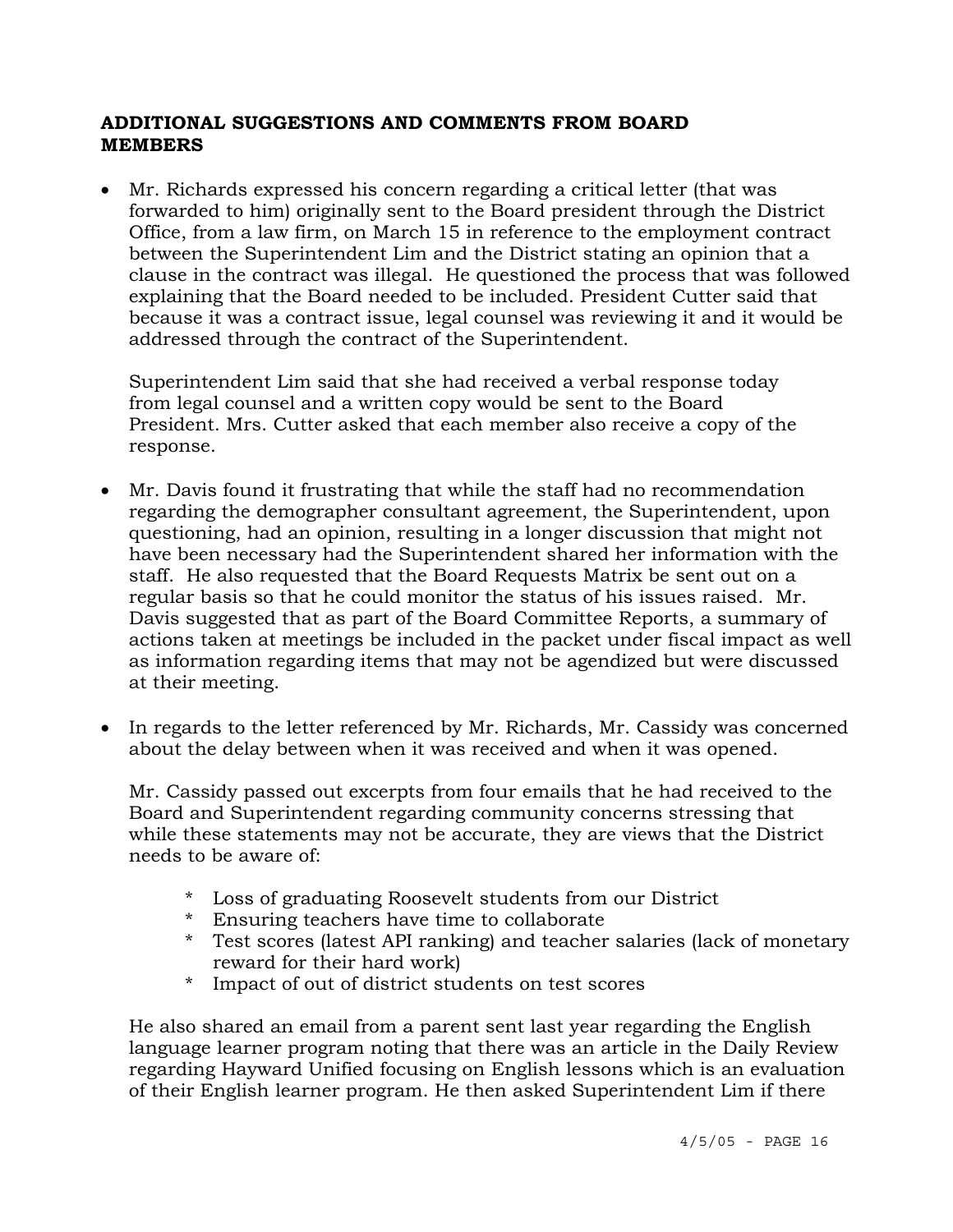was going to be any evaluation of the District's English learner program that would be presented to the Board to review. Ms. Lim indicated that she spoke with Educational Services and it was decided that that would be their summer work.

- Ms. Perry thanked the Board for signing the Resolution of Appreciation to Bob Glaze. She announced that she was reelected to the CBSA Delegate Assembly along with Gwen Estes, New Haven; Nina Moore, Fremont; and Denis King, Dublin. Ms. Perry attended the:
	- \* DLAC meeting where there were very interesting conversations, all in Spanish, regarding the gaps that occur particularly between parents and students at the middle and high school levels, and lack of support. Ms. Perry encouraged other members to attend
	- \* Alameda County *Breakfast Dialogue for Alameda County District Board Members* along with Trustees Heystek, Cassidy. They met the new business CEO, Darlene Naylor, who gave a presentation on budget development and Williams' legislation
	- \* Business Academy Awards
	- \* Madison Spring Music Concert along with Mr. Richards
- Mrs. Hague had a concern regarding the April 15 deadline for a response to the letter regarding the Superintendent's contract.

Mr. Cassidy suggested asking for an extension to respond.

Mrs. Cutter said she would write a letter of response.

 Mrs. Hague had questions concerning the No Child Left Behind Act and its impact upon teachers holding multiple subject credentials at the middle school level noting that she had discussed this with the Superintendent.

President Cutter polled the Board for consensus on dates to discuss the proposed bond/parcel tax. The Board agreed on the following timeline:

- 4/19 Board to receive a timeline and action steps based on the Board decision tonight
- 4/25 Special Board meeting at 6:00 p.m. to continue the discussion on the priorities and the framing of issues before soliciting community feedback
- 5/23 Community Meeting regarding the school bond/parcel scheduled for 6:30 p.m. at the San Leandro High School cafeteria.

Because the Joint City/District meeting is scheduled for May 24, Ms. Perry suggested rescheduling the joint meeting with the City because of Board workrelated conflicts.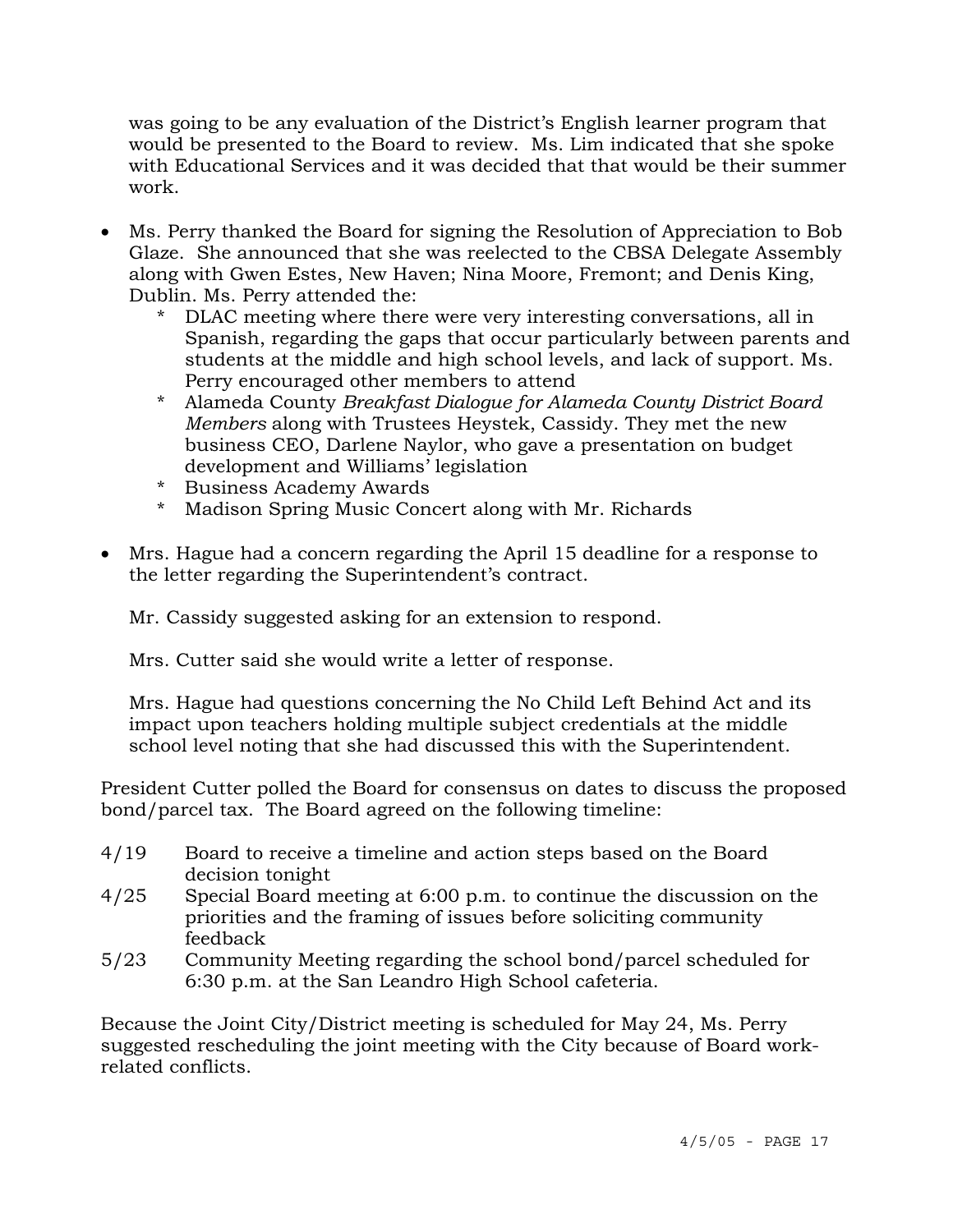Mrs. Hague agreed with Ms. Perry reiterating the need to resolve the calendar issues.

President Cutter said that she would propose some dates, after the week of June 13, to the Board and then ask the Superintendent to forward the dates to the City.

Mr. Cassidy asked that the Superintendent to send a notice to the principals asking them to included the dates in their newsletters.